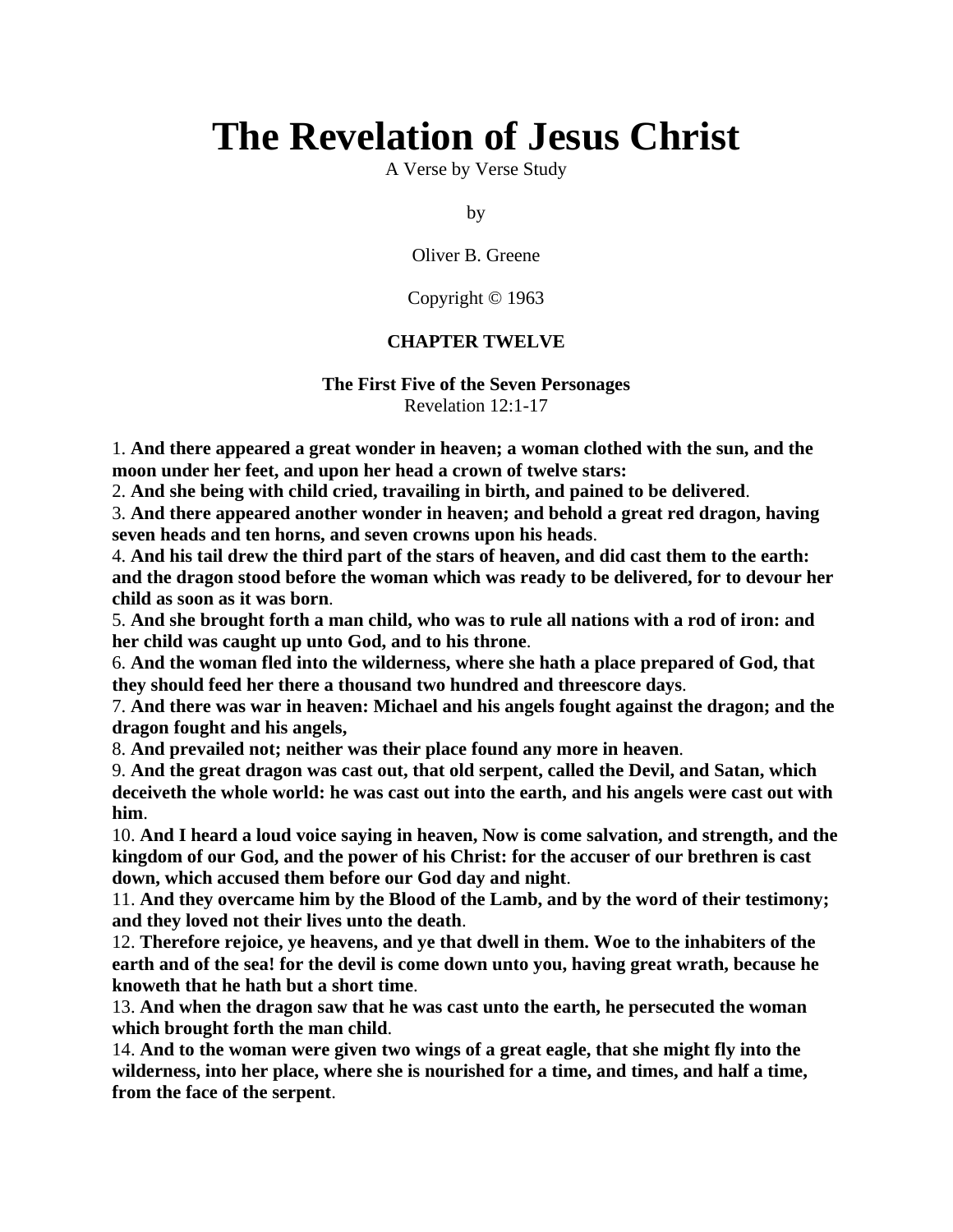15. **And the serpent cast out of his mouth water as a flood after the woman, that he might cause her to be carried away of the flood**.

16. **And the earth helped the woman, and the earth opened her mouth, and swallowed up the flood which the dragon cast out of his mouth**.

17. **And the dragon was wroth with the woman, and went to make war with the remnant of her seed, which keep the commandments of God, and have the testimony of Jesus Christ**.

Revelation is a book of sevens:

- In chapters 2 and 3 we have the seven churches.
- In chapter 5 the seven-sealed book.
- In chapter 6 the beginning of the seven seals.
- In chapter 8 the beginning of the seven trumpets.
- In chapters 12 and 13 the seven personages.
- In chapter 16 the seven vials.
- In chapters 17, 18, 19 the seven dooms.
- In chapters 21 and 22 the seven new things.

Seven is God's number of completion - the divine number of divine completeness. In Revelation God is making a complete end of sin and sorrow. He will complete His wonderful plan of redemption for all creation.

Paradise, with all of its original glory, and more, is restored in Revelation, chapters 21 and 22. In the first few chapters of Genesis, Paradise is lost; in the last two chapters of Revelation, Paradise is restored.

## **THE WOMAN**

Chapter 12 opens with these tremendous words (verses 1 and 2): "**And there appeared a great wonder in heaven; a woman clothed with the sun, and the moon under her feet, and upon her head a crown of twelve stars: And she being with child cried, travailing in birth, and pained to be delivered**."

This woman (the "**great wonder**") is clothed in a very extraordinary manner. She is wearing the sun - and for shoes she wears the moon. For her hat she wears a crown studded with twelve stars. She is a mother-to-be, and her delivery is imminent.

Why all this? What does it mean? Why would the Holy Spirit use such language to set forth some spiritual truth?

There have been many suggestions by Bible teachers and scholars, but the only way to arrive at the right answer is to compare spiritual things with spiritual, let God's Word tell us what all this is about, and who the woman is.

If we will stick to the Word of God and forget what men say and what men believe, we can learn the truth of the entire passage.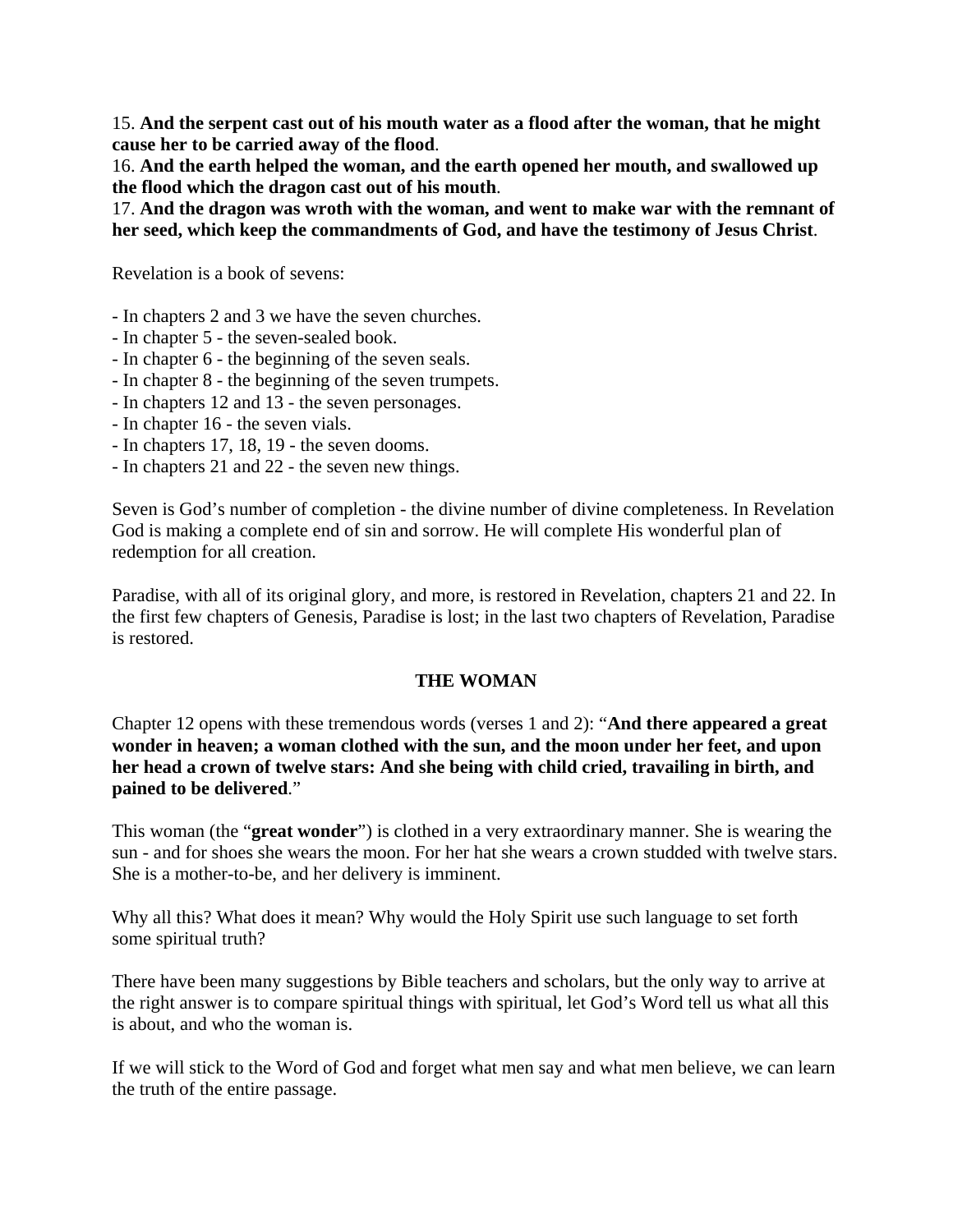The adjective "**GREAT**" is used five times In chapter 12 - which is indeed a GREAT chapter!

The woman is not actually in Heaven - but upon the earth. The sign is in Heaven, but the birth takes place right here on this earth. This woman, clothed in the most unusual attire anyone could ever wear, is Israel.

Do you remember when Joseph had his memorable dream in the Old Testament days, he saw the sun, the moon, and stars bowing down to him (Genesis 37). This was a prophetic picture pointing to his exaltation after he had been sold into Egyptian slavery by his wicked brethren.

It was also a prophetic picture to the nation Israel. Joseph was sold into the hands of Gentiles, just as Israel has been sold into captivity, scattered to the four corners of the earth, suppressed and persecuted by Gentiles.

Even in recent years Israel has been persecuted by modern Pharaohs, some of whom were named Hitler, Mussolini, Stalin, and Eichman. They did their best to wipe out Israel, but they are gone and Israel is still here!

Israel is the woman who brought forth the man-child who is to rule with a rod of iron. Only of Israel could it be said that "**she is clothed with the sun**." "**But unto you that fear my name shall the Sun of righteousness arise with healing in His wings**. . ." (Malachi 4:2).

Israel brought forth the Redeemer. The Church did not produce the Saviour ("**salvation is of the Jews**" - John 4:22). "**Verily He took not on Him the nature of angels; but He took on Him the seed of Abraham**" (Hebrews 2:16). Again, it is of Israel - and Israel alone - that it could be said, "**He hath prepared for her a place in the wilderness**."

Many Bible scholars believe this "**place in the wilderness**" to be the mighty, ruby-red, rock fortress of Petra. Mrs. Greene and I visited Petra and spent three days and nights there. The city is carved from solid rock, and is certainly a marvel and a wonder to behold.

It is a natural rock fortress, with a very narrow entrance. There is only one way to enter the city, and it would be impossible to capture an army within such a fortress. Today Petra is held by the Arabs, but Israel is only twenty-five miles from it. There has never been any doubt in my mind that this woman is Israel.

There are four women mentioned in the book of Revelation:

1. Jezebel (Revelation 2:20) - representing the papal system.

2. The woman we are now discussing - Israel, God's chosen people with earthly blessings.

3. The great harlot (Revelation 17:1) or the future apostate, corrupt church that will be in power after the Rapture of the true Church.

4. "**The Bride, the Lamb's wife**" - the Church, glorified in the Pearly white City that John saw coming down from God out of Heaven.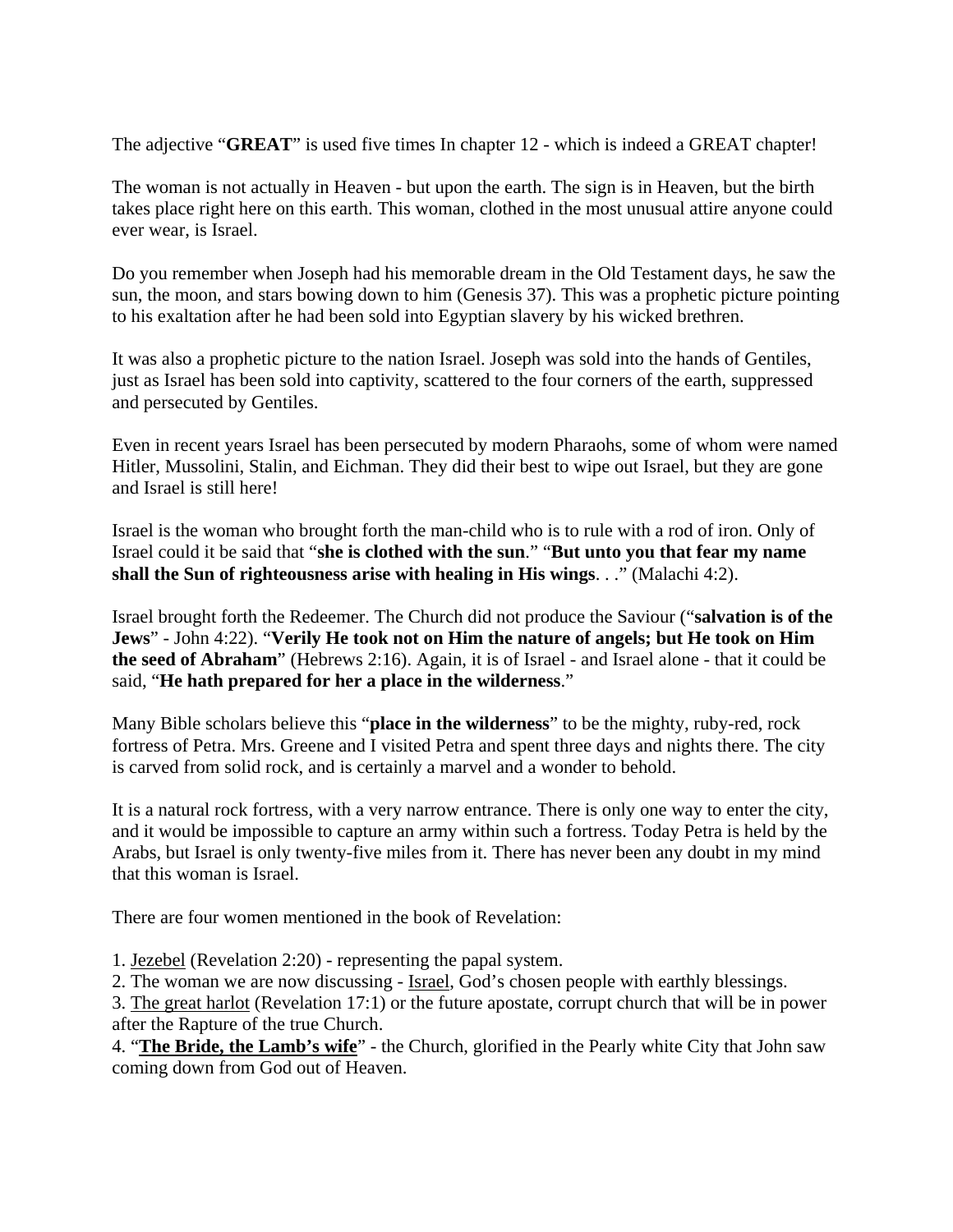Here, with the woman clothed with the sun, with the moon under her feet and the stars upon her head, is presented for us a complete system of government. Isaiah tells us "**of the increase of His government and peace there shall be no end**" (Isaiah 9:7). The government of Almighty God will never cease. This earth will be governed by God throughout the eternity of eternities.

The crown on the woman's head signifies royal dignity - but why the stars in the crown? Without doubt these stars point back to Joseph's dream in which the future glory of the twelve tribes is set forth.

"**Twelve stars**" . . . the number twelve used here and in several other passages in Revelation, denotes administrative rule in the hands of men. Israel is earthly with earthly promises, and every promise made to Abraham will be fulfilled to the letter, in every minute detail - even to the possessing of the land promised to his seed.

In verse 2, the woman is great with child and travailing in birth, about to be delivered. The mother-to-be is Israel - but who is this manchild about to be born . . . this child whom Satan is ready to devour? If we compare Scripture with Scripture and spiritual things with spiritual, I see no reason why we should not see plainly who the child is:

He is to "**rule all nations with a rod of iron**." Who could that be other than Jesus Christ, the Son of God?

We the Church will reign with Him, but He will be King of kings and Lord of lords. He will rule with a rod of iron and we will reign with Him as He Sits on the throne of David. (Read Psalm 2) in its entirety.) Jesus has been the object of the devil's hatred since He was promised in Genesis 3:15. There is a trail of blood from Genesis to the cross - a trail of blood left by those whom Satan destroyed in his all-out attempt to stop the Seed of the woman.

But praise God, Jesus fulfilled every demand of God the Father, He paid sin's debt in its fulness. He conquered death, hell and the grave. He arose, He appeared to men, He ascended back to the Father and He is coming again in power and great glory. Jesus will personally supervise putting Satan into the lake of fire, where he will be tormented with fire and brimstone forever and ever.

The child about to be born is Jesus, the mother-to-be is Israel. Some teach that this woman is the Church - but that just could not be! The Church is the Bride of Christ. Israel is the mother of Christ - and is the wife of God! Jesus came forth out of Israel.

"**And she brought forth a man child, who was to rule all nations with a rod of iron: and her child was caught up unto God, and to His throne**" (verse 5). If you accept this child to be Christ (and certainly the child can be none other than the Lord Jesus Christ), then all misunderstandings will disappear. Israel - not the Church - was the mother of Messiah (Isaiah 9:6, Micah 5:2, Romans 9:5, Matthew 1, John 4:22, Isaiah 66:7).

"**Before she travailed, she brought forth; before her pain came, she was delivered of a man child**" (Isaiah 66:7).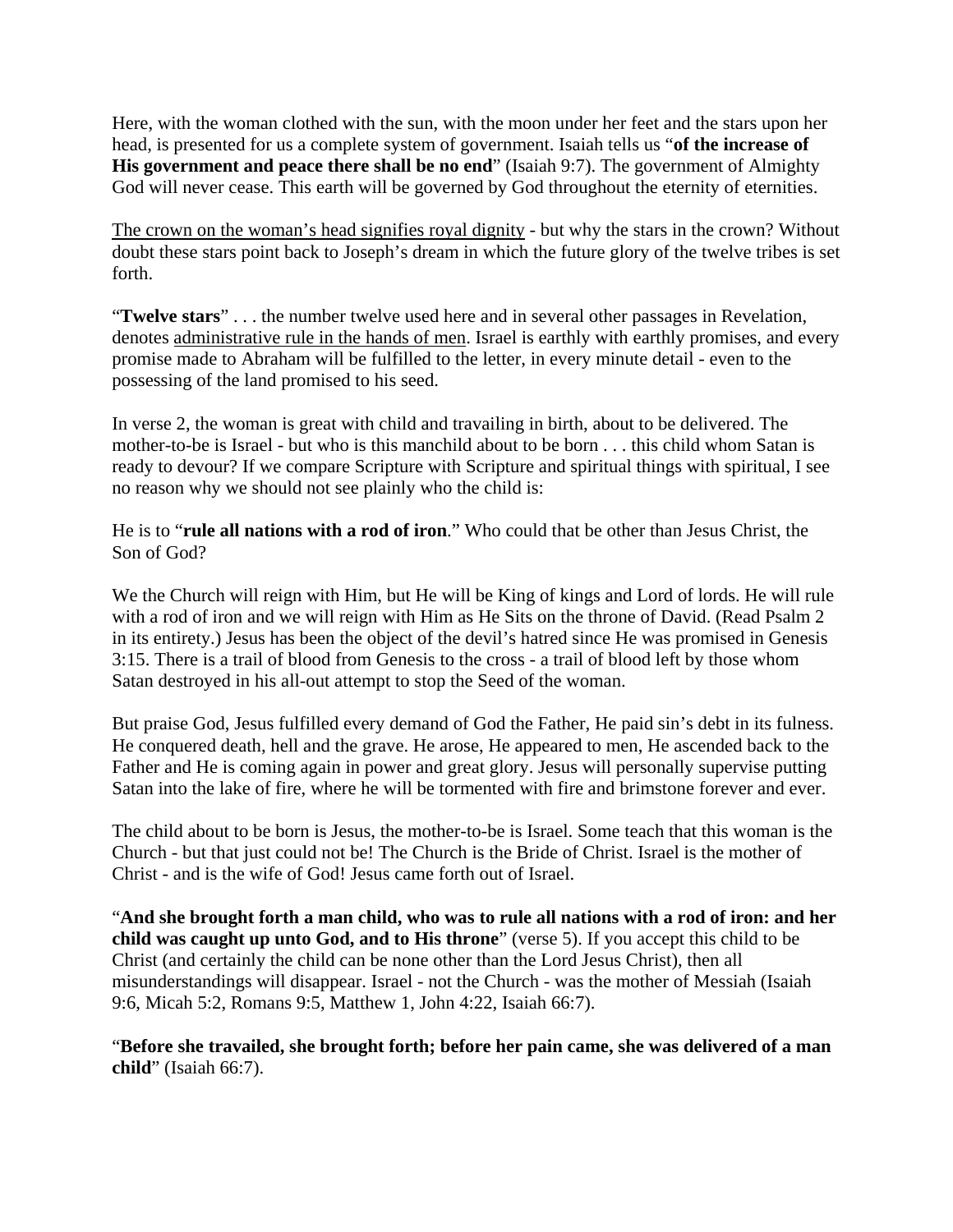The travailing and pain for Israel is yet future, during the last half of Daniel's seventieth week the time of great tribulation. But before that time of travailing, Israel was to bring forth a man child - Jesus. And He has come forth. "**Therefore will He give them up until the time that she which travaileth hath brought forth: then the remnant of His brethren shall return unto the children of Israel**" (Micah 5:3). The travail will come centuries after the birth, depending upon how much longer Jesus tarries. Then why, in our present Scripture, are the travail and birth mentioned together? There are three reasons:

1. The long period of time that Israel is set aside (coming in as it does between the birth and travail) is not mentioned in our present chapter, but it is mentioned and fully discussed in many other books in the Bible.

2. It shows the deep interest and concern God takes in His chosen people. Many centuries ago, He thought of His people in the period of Great Tribulation, and made provision to shorten those horrible days lest all flesh be destroyed. Read Matthew 24:15-28 very carefully.

3. At the time of the account in our present chapter, Israel is about to go through the most horrible time she has ever known since becoming a nation - or ever will know again. The object of the Holy Spirit going back to the birth of Jesus in this Scripture is to connect Him with Israel in His proper place during this terrible time of Jacob's trouble. God has not forgotten His own and He never will.

Remember, beloved, we are dealing with earth and Israel in this chapter. The Church is with Jesus in the air, and has been since the beginning of the reign of the Antichrist. (The Church is to be raptured before the Antichrist is revealed). Israel is on earth in her own land. The false messiah is in power. And now, during the last three-and-a-half years of the Tribulation, all hell has broken out.

## **SATAN**

Verses 3 and 4: "**And there appeared another wonder in heaven; and behold a great red dragon, having seven heads and ten horns, and seven crowns upon his heads. And his tail drew the third part of the stars of heaven and did cast them to the earth: and the dragon stood before the woman which was ready to be delivered, for to devour her child as soon as it was born**."

The red dragon is Satan - presented here in his most horrifying character. Read Revelation 20:2, Ezekiel 29:3-4 and Jeremiah 51:34. Being a RED dragon signifies his murderous nature. This dragon is spectacular in that he has seven heads, ten horns, and seven crowns. What is said of him here is predicted of the beast we find in Revelation 13:1. The seven-crowned heads of the dragon refer to the concentration of earthly power and wisdom in cruel, despotic rule. His ten horns; point to the future extent and limit of his kingdom. He will be the unseen force behind ten kings who will rule over the ten kingdoms of the empire. The red dragon will be the ruler of the world-wide Gentile monarchy. He will carry on his government through its personal head - the little horn referred to in Daniel 7.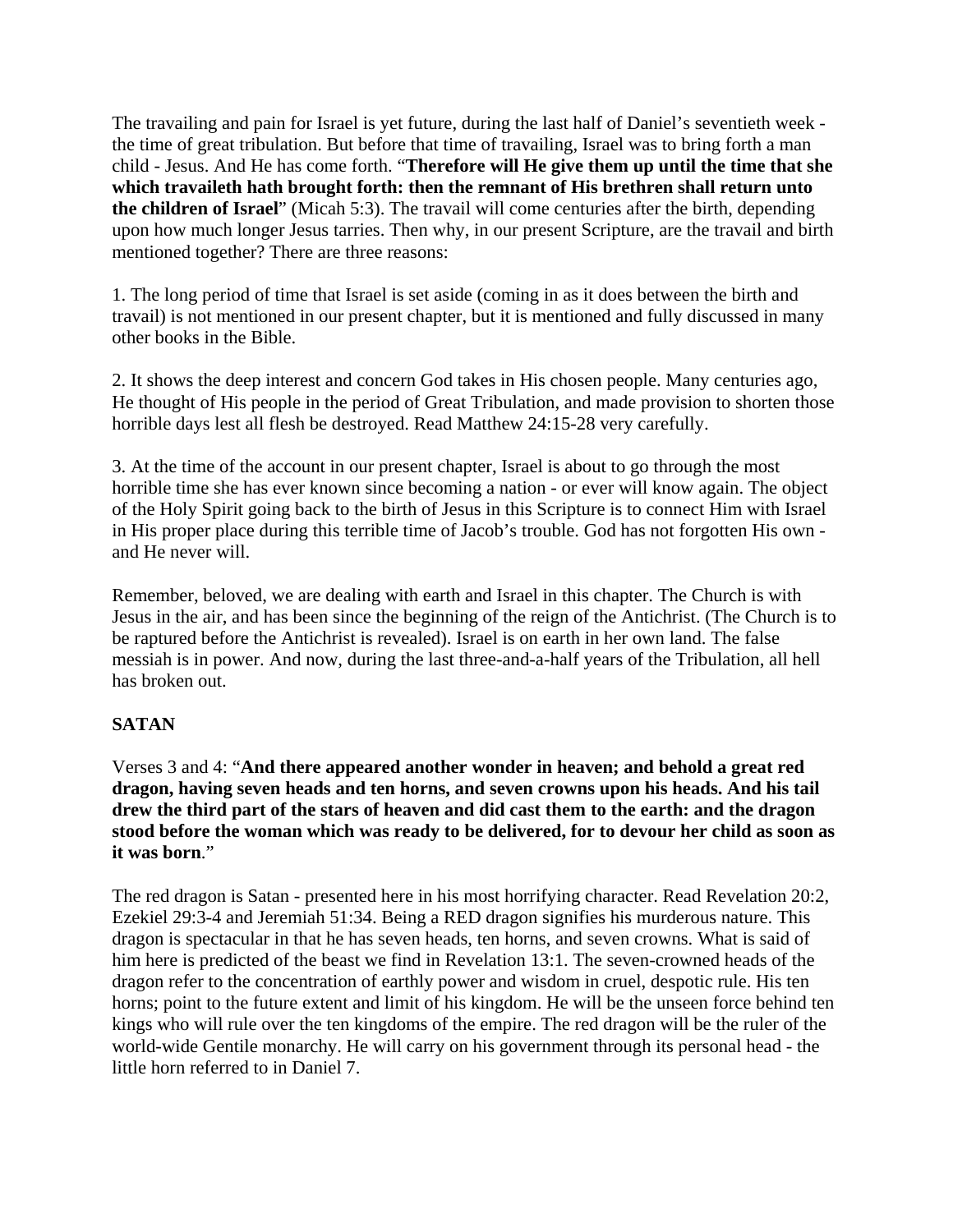We note in verse 4 that the dragon's tail will pull down one-third of the stars in Heaven. The tail of this dragon is certainly one of his outstanding features. His tail swings through Heaven, coils about celestial principalities, "**and draweth along a third part of the stars, and casteth them down to earth**." These are specific heavenly bodies with which we are now dealing - not the little stars that twinkle. Remember, we are dealing with a "**wonder**" in Heaven.

The stars here are angels. The being (or angel) who came down to unlock the bottomless pit was referred to as a star (chapter 9). These angels are truly THE "**stars of heaven**." When God made the world in the beginning, "**the morning stars sang together and all the sons of God shouted for joy**" (Job 38:7). These were the angelic hosts . . . they are called stars because of their beauty and glory. They are the stars of Heaven because they pertain to Heaven, and are the most sublime ornaments of the celestial world.

Satan - the red dragon mentioned here - was at one time the leader of all stars (Isaiah 14:12, Ezekiel 28:12-15).

Study these verses carefully. Jude speaks of the angels "**which kept not their first estate, but left their habitation**" (Jude 6). Peter refers to the angels who sinned, who were cast down and are now "**in chains of darkness**" (II Peter 2:4).

There was a day when Lucifer, "**the shining one**," became so jealous of the Lord God that he decided he would overthrow God. He brainwashed some of the angels, brought evil among the heavenly creatures and indoctrinated many of them - soiled then robes, tarnished their crowns, silenced their songs, dislodged them from their glorious seats and took from them every noble impulse and holy affection. They allied w1th him in an all-out attempt to overthrow the God who had created them. How this horrible disaster came about is mentioned in various places in the Bible.

The Bible does not say how many angels Satan led astray except here in this Scripture, where the dragon pulls one-third of the stars down to earth, drawn from their place of shining in God's great Heaven of beauty.

Jude tells us that they are now reserved in chains in darkness. They are blacked out, they no longer shine.

Disobedience to God brings spiritual blackout and spiritual slavery. All sinners are slaves, in bondage to the devil.

Greek scholars tell us that the two verbs used in this verse are in two tenses. "In the **drawing of the stars** the verb is in the present tense, denoting action in continuity at the time John was writing Revelation. In the **casting down to earth** the verb is in the past-tense, denoting an action past, as the disposition and ejection of the wicked angels is, and was at the Apostles time period, a past event."

This bit of information given to us by authorities on the Greek language sheds light on this passage.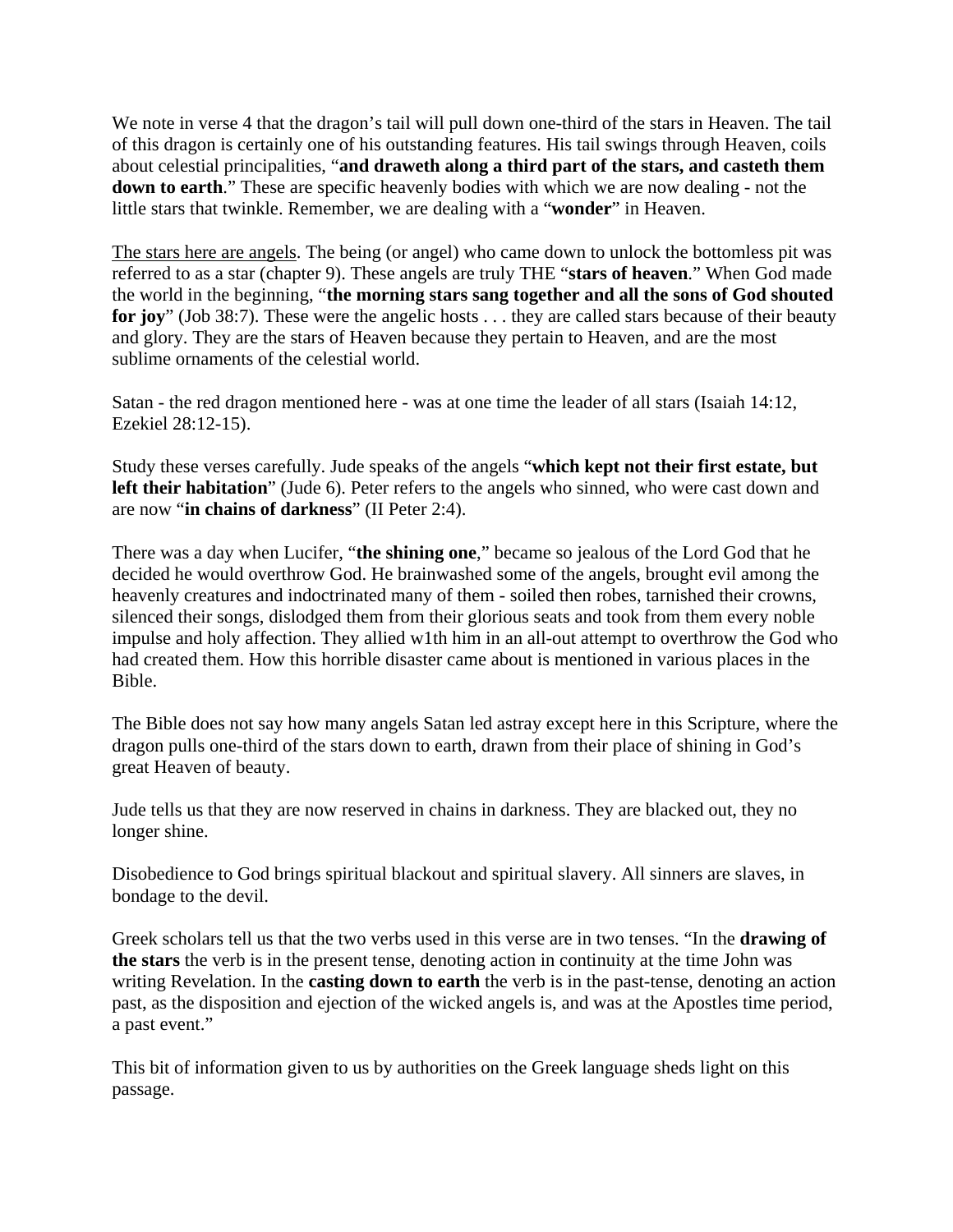Never forget that the devil is a powerful being. Three times. Jesus Himself declared that the devil is "**the prince of this world**" (John 12:31 14:30 16:11) Paul in later years declared the devil to be "the god of this world" (II Corinthians 4:4). John testifies that "**the whole world lieth in wickedness** (In the lap of the wicked one)" (I John 5:19). When we look around us today we certainly agree with John. The whole world seems to have sold out to Satan.

The red dragon had ten horns. Horns are instruments of destruction (Zechariah 1:18-21), and ten is the number of evil, worldly completeness. With ten horns the dragon gores, wounds, hurts, scatters, destroys and kills. The dragon has seven heads - but whether he comes with the head of "**an angel of light**" or the head of "**a roaring horn**," he has the same heart and is the father of the same deception and destruction. His head may change but his heart never changes.

The dragon is RED - the color of the horse whose rider took peace from the earth (Revelation 6:4). Red is also the color of the apparel of the Almighty King when He comes in HIS strength to crush all His enemies (Revelation 19:11-16; Isaiah 63:2-4). Red describes flaming heat, Intensity of fierceness, bloody administrations - and all these terms describe the true nature of the dragon - Satan.

Satan is a "**murderer from the beginning**" (John 8:44).

- He is a "**roaring lion seeking whom he may devour**" (I Peter 5:8).

- He brutally attacked our first parents in the Garden of Eden (Genesis 3).

- He hurled against Jesus everything that he could here on earth (Matthew 4).

- He is the cause of every murder (John 8:44).
- He is the cause of every deathbed scene (Hebrews 2:9-15; I Corinthians 15:30).

- He is the cause of all unrest and unhappiness (Proverbs 13:15).

- He is the cause of every tear that falls (Revelation 7:17).

- He energizes every arm that plunders, hurts, kills, blights, mars, scars and destroys both body and soul (James 1:13-16).

Yes, Satan is the red, bloody dragon!

Very few of us have ever realized the power of the devil. Ever since he became Satan he has been extremely envious and jealous of God. Here in our Scripture he is making his last great drive to overthrow the God of all creation. Under the mysterious economy of God, Satan has only been able to make certain mighty strides toward the realization of his fallen desire and purpose.

"**We wrestle not against flesh and blood, but against principalities, against powers, against the rulers of the darkness of this world, against spiritual wickedness in high places**." According to the Word of God, principality after principality in the celestial realms succumbed and fell to his drawing power. Now there exists a mighty confederation of demons, fallen angels, men, and disembodied spirits numbering untold millions, who burden the atmosphere and overspread this planet with disorder, anarchy, misrule, darkness, gloom, sorrow, tears, death, murder - thousands dying indescribably horrible deaths because of the power of Satan.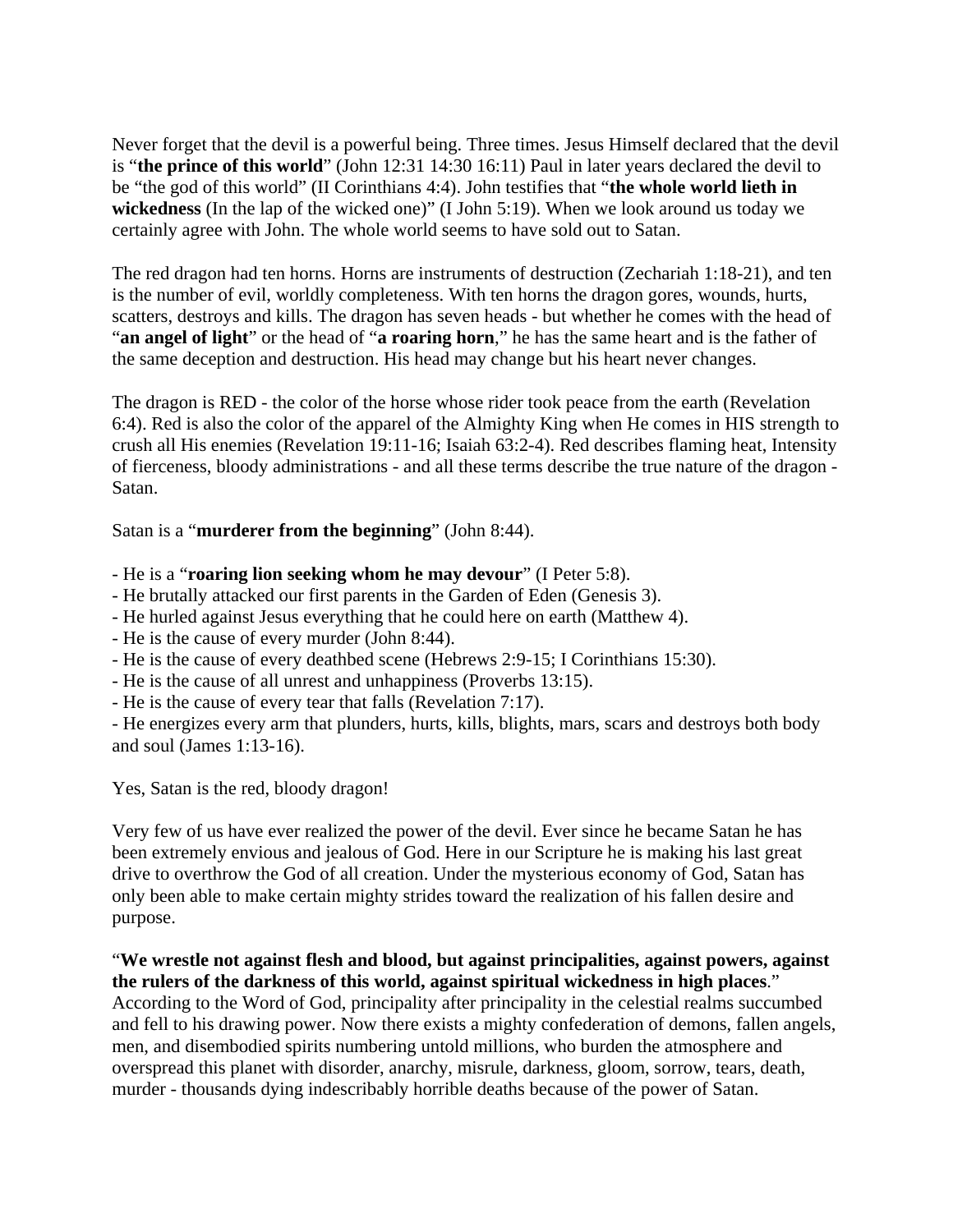Jesus is more than a match for Satan, but Jesus is the only one who can handle him - and even Jesus feared when He saw the cup of bitterness He must drink in order to put a stop to Satan's destruction. (Mark tells us that Jesus "**was sore amazed**.")

The devil turned loose all hell's demons, principalities and powers to prevent Jesus from paying the ransom note and making it possible for the captives to be set free. But in spite of the devil and all hell, Jesus drank the bitter cup to the last dreg, and just before He died He proclaimed, "**It is finished!**" (John 19:30). Satan is a defeated foe. He knows his days are numbered, and therefore he is working overtime to damn every soul he can and break every heart he can.

The latter part of verse 4 enlightens us further about the dragon: He stands ready to devour the woman's man child the moment it is born. The dragon was not trying to destroy the woman - but the SON . . . Jesus. In Genesis 3:15 Jehovah God announced to Satan that the Seed of the woman would bruise (crush) his head. That moment war was declared between the Seed of the woman and the seed of the devil. The battle became bloody when Cain killed Abel. (Satan was attempting to destroy the Seed that would crush his head . . . he was stabbing at the Seed of the woman.)

The battle raged through the Old Testament and was renewed in the New Testament even before Jesus was born. It continued in all bitterness until at last Jesus proclaimed, "**It is finished!**" Then, thank God, the devil and all hell went down in defeat. \*

\*I have a full-length sermon on *The Greatest Battle of the Ages*. You should read this message . . . you will appreciate Jesus more than you ever have.

In the second chapter of Matthew we see the slaughter of all the babies who were two years old, and under. Herod was the man who had the slaughter carried out, but the red dragon was operating through Herod, who was only a tool of the dragon. Imagine every little baby in Bethlehem and around the coast of Judaea, from one hour to two years old, all slaughtered.

The devil was not concerned over all the babies that were butchered; he was stabbing at one little Baby - the Baby Jesus. But God protected His Son. All through the earthly ministry of Jesus His enemies tried to kill Him. The devil tried to shed His Blood before He reached Calvary, because he knew that if Jesus ever laid down His life for sin and purchased redemption for the sinner, then Satan's scheme to conquer all creation and wrest it from the Creator would be lost.

From the day in the Garden of Eden when the Lord served notice on Satan that the Seed of the woman would bruise his head, until Jesus said, "**It is finished**," the devil did everything in his ungodly power to devour the Man child - the Lord Jesus. He tried to corrupt the seed in the Old Testament era, he tried to kill the Baby when it was born, he caused the parents to forget the Child when He was twelve years of age, leaving Him in the temple with the very crowd who later crucified Him. The unholy crowd tried to push Him over the precipice, they tried to stone Him, they tried to kill Him at the whipping post; but Jesus Christ the Son of God had a single mission to fulfill, and He marched on until He could say, "**It is finished!**"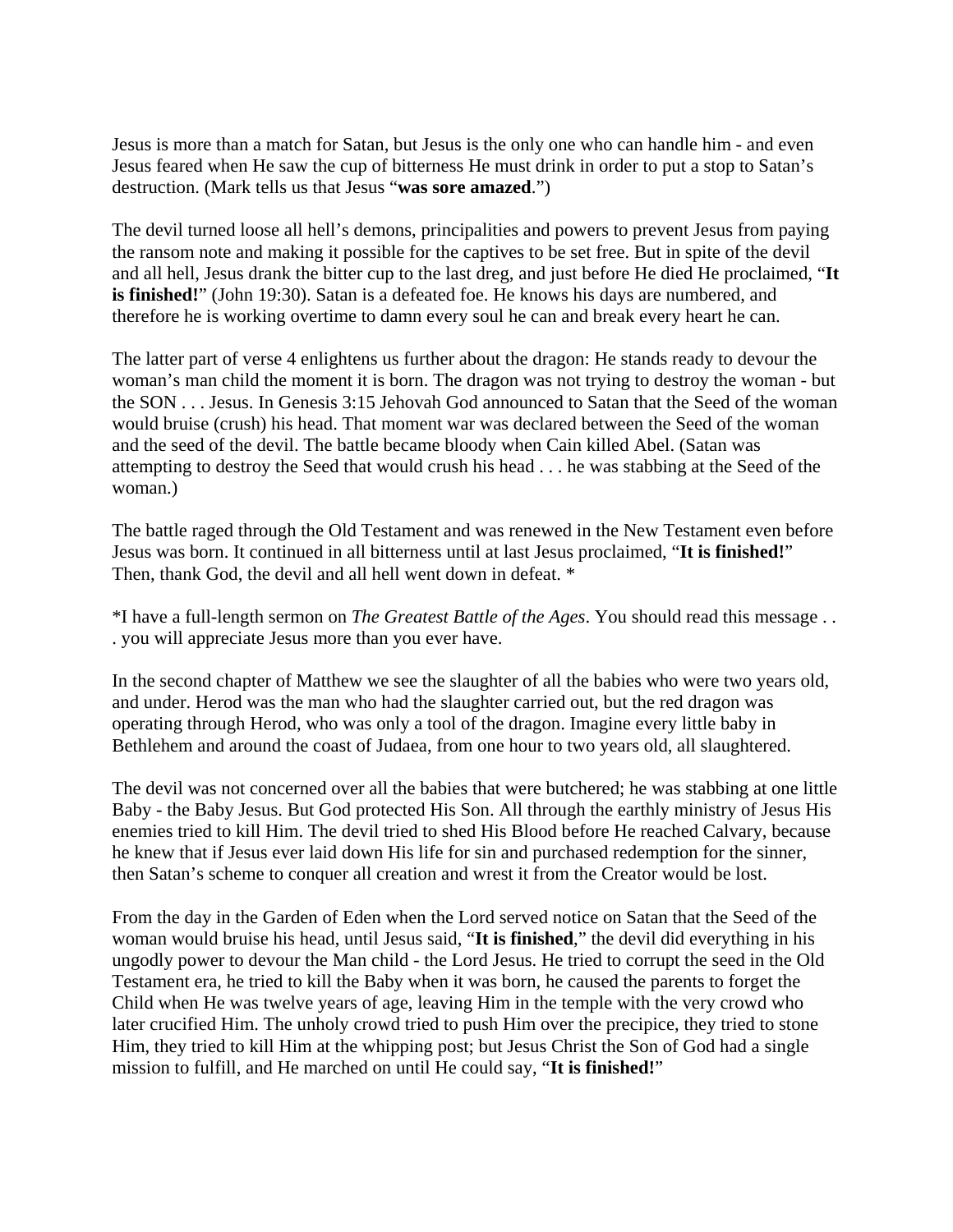## **THE CHILD**

Verses 5 and 6: "**And she brought forth a man child, who was to rule all nations with a rod of iron: and her child was caught up unto God, and to his throne. And the woman fled into the wilderness, where she hath a place prepared of God, that they should feed her there a thousand two hundred and threescore days**."

In verse 5, the woman delivers the Man child, the child is caught up unto God, and in verse 6, the woman flees into the wilderness where God has a place prepared for her protection. She will be fed there for 1,260 days - the last half of the Tribulation.

Those of us who are born again have nothing to worry about. Jesus is the head of the Church (Ephesians 5:23). He is the foundation of the Church (I Corinthians 3:11), and the gates of hell shall never prevail against the Church (Matthew 16:18). We are bone of His bone and flesh of His flesh and if you are born again, fret not. When all of these horrible things take place, all believers will have a grandstand seat in the sky! The Man child is caught up to God and to God's throne. We who are members of the New Testament Church will be caught up with Him before the horrible time of Tribulation comes upon earth.

From the birth of the Man child to the time He was caught up to God covered a period of about thirty-three years - the length of time Jesus lived on this earth. He had approximately three and one-half years of public ministry. Between verse 5 and verse 6 there is time element consisting of the Church age - the day of grace. It has already been more than 1900 years. We do not know just how many more years remain until the woman will flee into her place of protection, probably the rock fortress of Petra. We are living today in the age of grace. When this age comes to a close, the Rapture will take place, the Antichrist will begin his reign, and in the middle of the seven years of tribulation Israel will be forced to flee into the prepared place lest she be completely annihilated.

Only God knows the centuries covered in Revelation 12. "**A thousand years is as one day with the Lord**" (II Peter 3:8). God has plenty of time. The finite mind cannot conceive of time as measured by Him who is "**from everlasting to everlasting**" (Psalm 90:1,2). You may rest assured that God's program is running on schedule:

"**Known unto the Lord are all His ways from the beginning**" (Acts 15:18).

The woman Israel fleeing into the wilderness, signifies a place devoid of natural resources . . . a place of complete isolation. The Word tells us that Israel will again be fed as they were fed in the days when God rained manna from Heaven and sent quail for meat. If God did it then, could He not do it again? In Jeremiah 30:7 we read, "**Alas! for that day is great, so that none is like it: it is even the time of Jacob's trouble, but he shall be saved out of it**." That will be a time "**when all their faces turn to paleness**." It will be the time described by Jesus in that memorable twenty-fourth chapter of Matthew: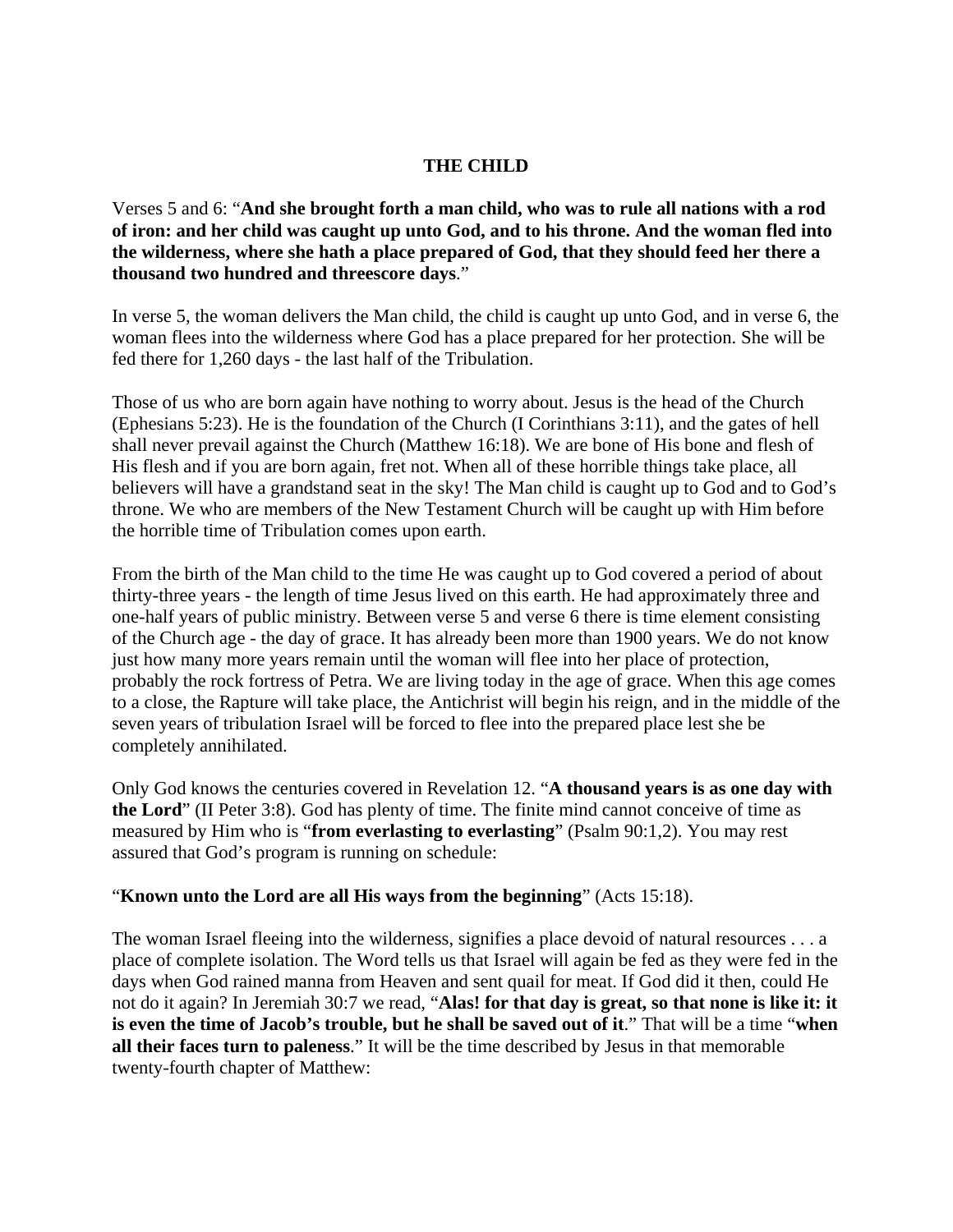"**When ye therefore shall see the abomination of desolation, spoken of by Daniel the prophet, stand in the holy place** (the temple of God in Jerusalem is the holy place referred to here. Read Daniel 7:8 and Revelation 19:20.) . . . then **let them which be in Judaea flee into the mountains** (This refers to the middle of Daniel's seventieth week of prophecy . . . the time when Antichrist breaks all his promises to the Jews who are then back in their own land.): **Let him which is on the housetop not come down to take any thing out of his house: neither let him which is in the field return back to take his clothes. And woe unto them that are with child, and to them that give suck in those days! But pray ye that your flight be not in the winter, neither on the sabbath day: For then shall be great tribulation, such as was not since the beginning of the world to this time, no, nor ever shall be. And except those days should be shortened, there should no flesh be saved: but for the elect's sake, those days shall be shortened. Then if any man shall say unto you, Lo, here is Christ, or there; believe it not**" (Matthew 24:15-23).

The people in Judaea are here instructed to flee to the mountains when they see the "**abomination of desolation**" stand in the holy place. This time of tribulation will be so terrible that the Bible instructs those who are on the housetop not to return into the house to take any of their possessions. We may not fully understand this statement, but in the Holy Land the porch is on the housetop. Most houses there are built flat, with concrete tops, and people sit up on the housetop in the cool of the day.

Those who, therefore, are sitting on the housetop are instructed not to go inside to take anything, but to flee to the mountains. Those who are in the field are not to return to their homes for anything, but they, too, are to flee for their lives. Can you imagine such terror and such horrible days of persecution?

Verse 19 of Matthew 24 speaks of them who are with child and who have young babies. Many dear ladies and mothers worry about this verse; but my dear mother or mother-to-be, if you are a child of God you need not worry because when this comes to pass, all believers will be with Jesus in the air. This has to do only with Jewish mothers. The message is addressed to the people in Judaea and surrounding territory, and of course Israel will be in their own land at this particular time. It will be a time of sorrow and woe to the Jewish mothers with young children and to the expectant mothers, but it does not refer to any mother who is born again.

If you are a Christian, you have nothing to worry about, because you will be with the Lord Jesus in the air. This part of the Great Tribulation has to do with Israel, and except those days should be shortened there would not be any flesh saved (Matthew 24:22). But for the sake of Israel those days will be shortened.

### **THE ARCHANGEL**

Verses 7-12: "**And there was war in heaven: Michael and his angels fought against the dragon; and the dragon fought and his angels, and prevailed not; neither was their place found any more in heaven. And the great dragon was cast out, that old serpent, called the Devil, and Satan, which deceiveth the whole world: he was cast out into the earth, and his angels were cast out with him.**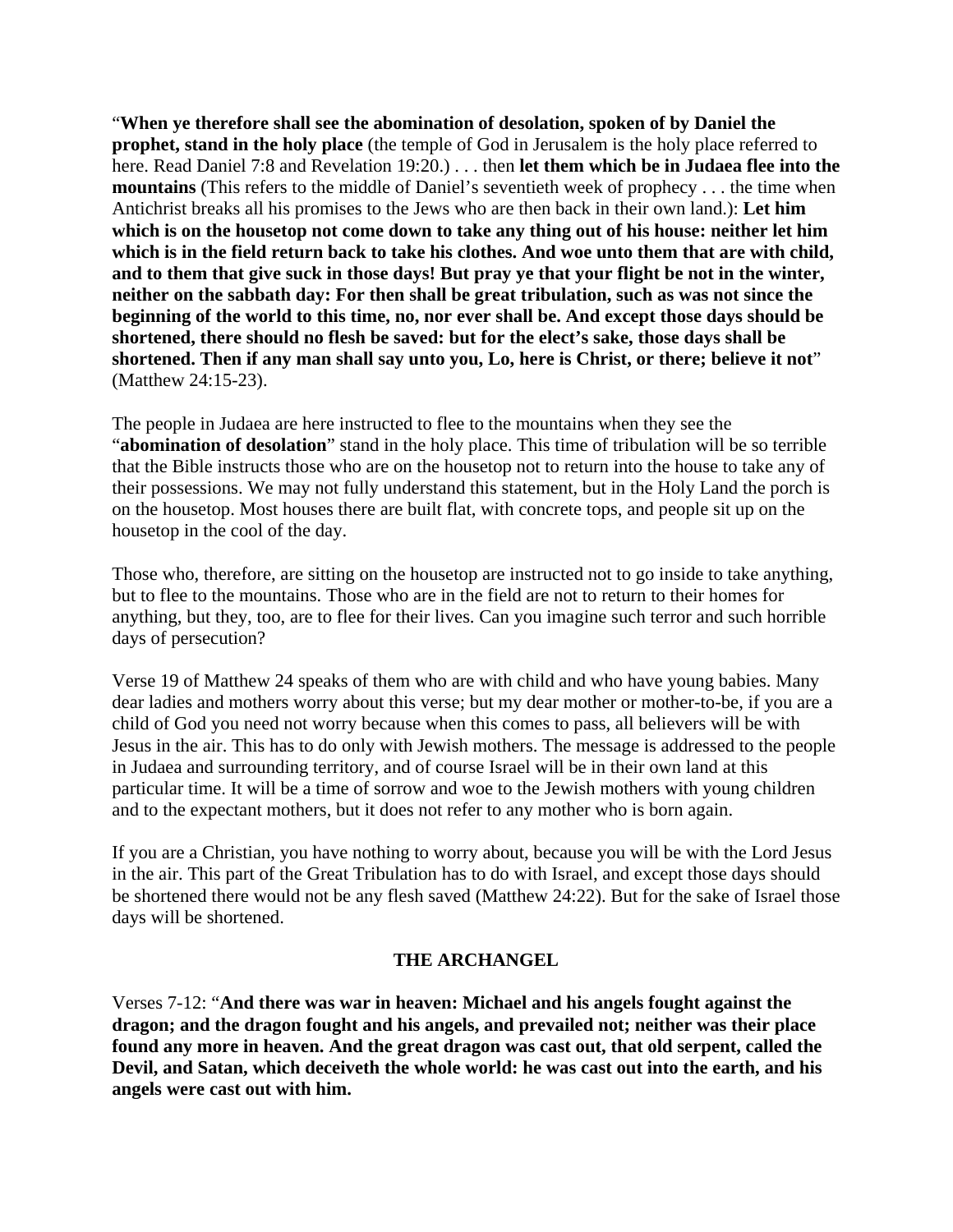**"And I heard a loud voice saying in heaven, Now is come salvation, and strength, and the kingdom of our God, and the power of his Christ: for the accuser of our brethren is cast down, which accused them before our God day and nigh t. And they overcame him by the Blood of the Lamb, and by the word of their testimony; and they loved not their lives unto the death. Therefore rejoice, ye heavens, and ye that dwell in them. Woe to the inhabiters of the earth and of the sea! for the devil is come down unto you, having great wrath, because he knoweth that he hath but a short time**."

## "**Michael and his angels fought**." Who is Michael?

He is leading the army of angels who are battling Satan and his angels. Michael is mentioned five times in the Scriptures: (Daniel 10:13-21; Daniel 12:1; Jude 9; Revelation 12:7). He seems to be the highest of all angels. Jude calls him THE archangel. Read I Thessalonians 4:16 and Jude 9.

It seems that Michael is the leading angel having to do with the Jewish people . . . he is probably the guardian angel over God's elect: "**And at that time shall Michael stand up, the great prince which standeth for the children of thy people**" (Daniel 12:1). That refers to Israel. Michael shall stand up to see that Israel does not perish in the Great Tribulation - the time of Jacob's trouble. "**He** (Jacob) **shall be saved out of it**" (Jeremiah 30:7). Michael is the militant angel who fights on the side of God's elect-Israel.

The wars that rage here on earth are but the reflex of opposing spiritual powers in the lower heavens - the atmospheric heavens just above us. Angels, good and bad, are daily playing their parts in world affairs, political and religious - right here on this earth now, and in the end time the wicked powers will have full sway. The struggle between light and darkness, though invisible, is nevertheless real. Read I Samuel 16:13-15, I Kings 22:19-23. Angels and angelic influence toward Christians here on earth is accepted by most spiritual people as a Bible fact. I believe that every born again person has a guardian angel (Acts 12, Hebrews 1:14). Angels watch over little children (Matthew 18:10).

## In verse 7 war is declared: "**And there was war in heaven: Michael and his angels fought against the dragon; and the dragon fought and his angels, and prevailed not; neither was their place found any more in heaven**."

It is a Bible fact that the atmospheric Heaven just above us is the kingdom of Satan. The devil does not have access to the third Heaven where God's house is. Paul was caught up into the third Heaven, and was forbidden to tell what he heard and saw there (II Corinthians 12:1-3).

Satan knows what God's house is like. Before he became Satan, he was Lucifer, the "**anointed cherub that covereth**" (Isaiah 14, Ezekiel 28). But sin was born in the heart of Lucifer. He was cast out of Heaven and the angels he led astray are now in chains awaiting the judgment.

In Ephesians 1:3 and 2:6 Paul tells us that we believers sit together in heavenly places in Christ Jesus.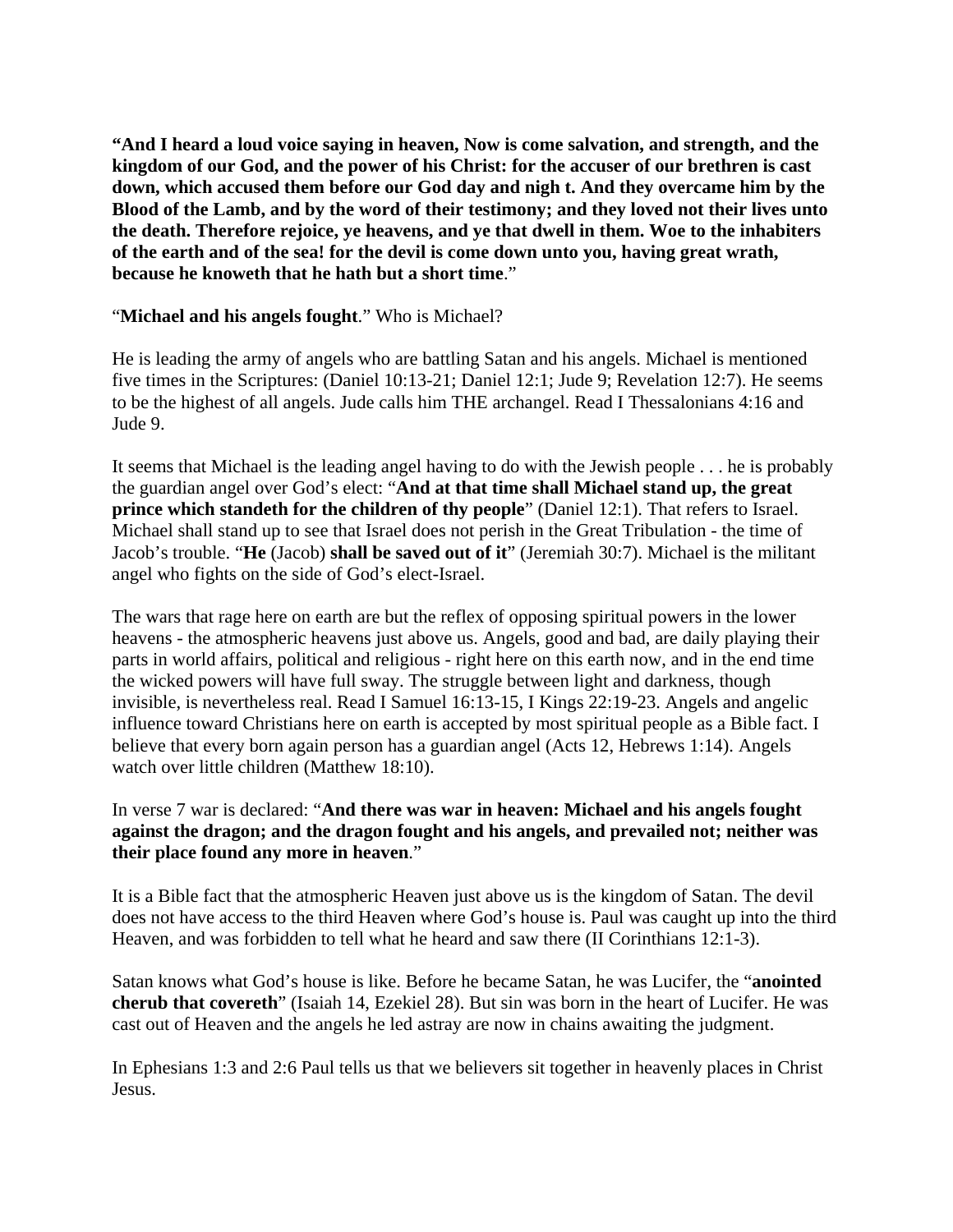Positionally we are dead and our lives are hid with Christ in God (Colossians 3:3). Positionally we are members of His body now, and He sits at the right hand of God; so we sit with Jesus in heavenly places, in the third Heaven.

Besides the saints, there are others in the heavenlies (Ephesians 3:10), and there is a battle raging NOW against wicked spirits in heavenly places (Ephesians 6:12).

In Revelation 12 we find that the time will come when Satan will be evicted from the heavenlies for good, never to re-enter - and will be cast into the lake of fire and brimstone (Revelation 20:1- 3, 20). The title, "**The prince of the power of the air**" (Ephesians 2:2), will be lost to him forever.

Michael and his angels defeat the dragon and his angels. The dragon and his angels are cast out of Heaven.

The dragon is called "**the old serpent, the devil, Satan, which deceiveth the whole world**." When the dragon is cast out, a loud voice from Heaven cries, "**NOW IS COME SALVATION, AND STRENGTH, AND THE KINGDOM OF OUR God, AND THE POWER OF HIS Christ: FOR THE ACCUSER OF OUR BRETHREN IS CAST DOWN, WHICH ACCUSED THEM BEFORE OUR God day AND NIGHT!**"

Imagine that! Satan spends every moment of day and night accusing God's children before God's face.

In Job 1, when the sons of God appeared on a certain day, Satan walked right up with them; and when God asked Satan where he had been, he replied that he had been on earth walking up and down, accusing the brethren. But his days of operation are numbered and one day the Lord Jesus will stop his slanderous accusations against the children of God.

Here in chapter 12 we have the account of the beginning of the greatest battle ever fought in the atmosphere above us - Michael and his angels against the devil and his angels; but praise God, Satan will be defeated, cast down, and finally placed in the eternal prison of the damned.

Since the day Lucifer was cast out of Heaven and at that moment became the devil - the deceiver - he has been the archenemy of the Lord God and of God's people. (Read Job 1:6,7; Zechariah 3:1,2; Matthew 4:4-11; Ephesians 6:11; I Peter 5:8.) The heavens as well as the earth must be cleared of all evil, demons, and sin - and of the curse (Romans 8:22). All creation suffers because of sin. All creation is out of joint, off balance, and must be set straight.

The method by which the earth and the regions above the earth will be purified is stated in Colossians 1:20 and Hebrews 9:22. the Blood of Jesus Christ is the answer. Without the shedding of blood there is no remission. Without the Blood of Jesus there is no redemption. How complete - how far-reaching - how powerful - how pure and sinless is the Blood of the Lamb!

"**Even so, come, Lord Jesus!**"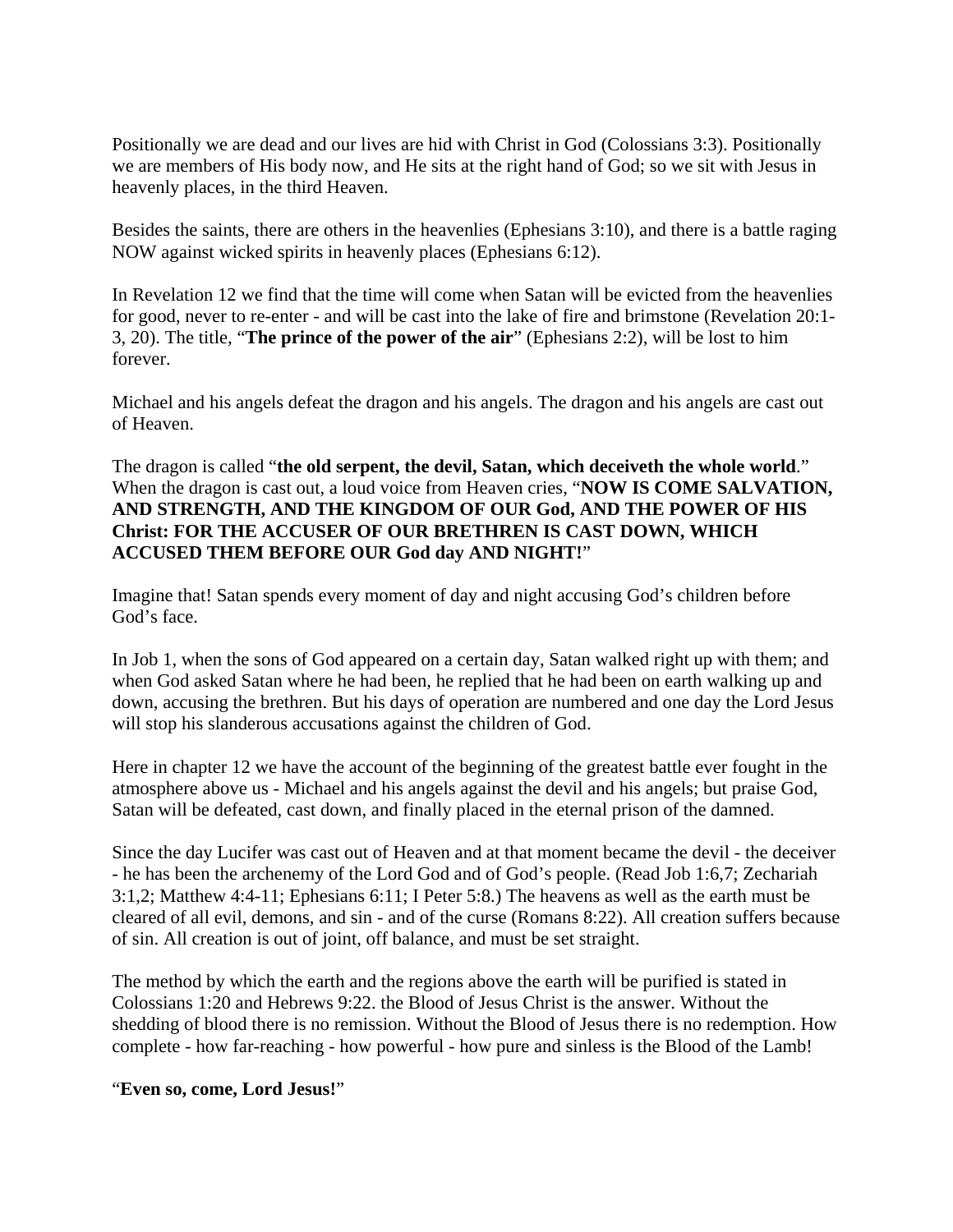Before we leave the discussion of the dragon, please let me give you the names of the dragon as listed in verse 9:

1. "**The great dragon**" -so termed because of his remorseless cruelty.

2. "**The old serpent**": This reminds us of his first and successful attempt to effect the ruin of Adam and Eve (Genesis 3). Subtlety, craft and deep cunning are characteristic features of Satan from the beginning of his history in connection with the human race. I am satisfied that Genesis 3 is a true and actual account of what took place in the Garden of Eden. I believe Satan spoke through a real serpent. There is no need supposing that such is an impossibility, because it is not.

There are at least three remarkable instances in the Old Testament where lower animals were given miraculous use of the power of speech. Speech was given to the serpent (Genesis 3). A certain intelligence and speech were granted to Balaam's ass (Numbers 22:21-30). The great fish which swallowed Jonah answered to the voice of the Lord God and disgorged the penitent prophet on dry ground (Jonah 2:10). I firmly believe in the exact historical accuracy of these narratives, which moreover are vouched for in the New Testament (II Corinthians 11:3; II Peter 2:15,16; Matthew 12:40).

3. "**The devil**" - a personal name. The devil is a historical person, not a spirit.

4. "**Satan**": The two former titles (serpent and dragon) are descriptlve of character. "**Devil**" and "**Satan**" refer to the dragon as a person.

At this time, Satan will know that he has forever lost his opportunity to destroy the Church. (He was informed that "**the gates of hell shall not prevail against it**.") His drastic, all-out drive to mar and scar the Church will fail, and it will be presented to Jesus without spot or wrinkle . . . a perfect Church.

Satan has lost Israel, and he is very, very wroth.

The miracle-working God of yesteryear who delivered His ancient people on many occasions, has frustrated the plan of Satan again. Satan knows it and he is furious Read Exodus 19:4; Deuteronomy 32:11, 12; Lamentations 4:19; Psalm 35. Then read Matthew 24:22. The God of Israel neither slumbers nor sleeps, nor does He change.

When thousands of Israelites came up out of Egypt, God took care of them. There was not one feeble person in all the tribes. Not one foot became sore from marching. Their shoes lasted for forty long years, and not one garment became threadbare. the Lord said to His people "**YE HAVE SEEN WHAT I DID UNTO THE EGYPTIANS AND HOW I BARE YOU ON EAGLES' WINGS AND BROUGHT YOU UNTO MYSELF**" (Exodus 19:4). What God did in that day, God is very able to do again!

## **Satan and Israel in the Tribulation**